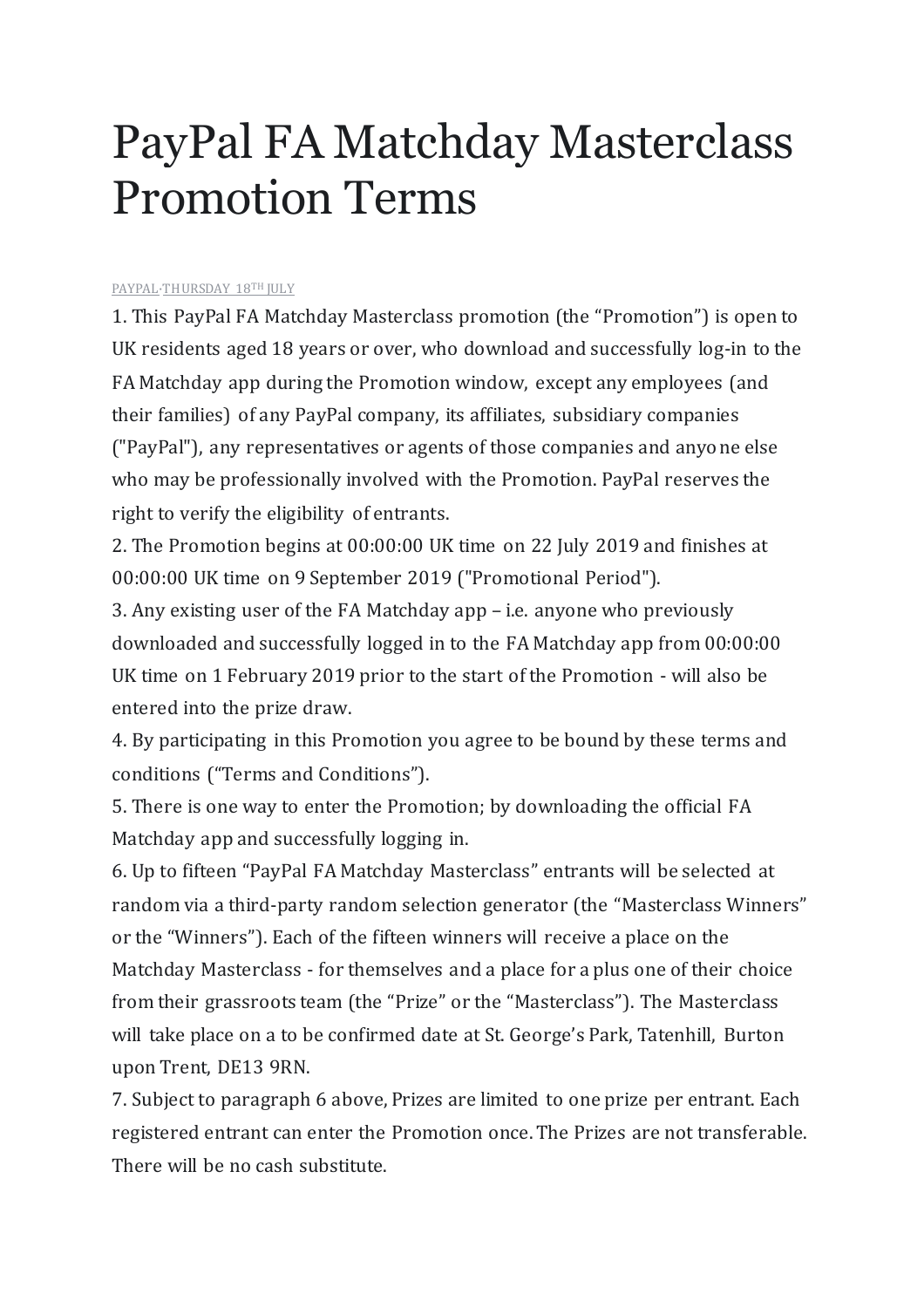8. Each set of Winners must consist of one grassroots football manager (the "Winning Manager" and one player from their team (the "Team Player"). The Winner Manager will be able to select which Team Player attends the Masterclass. The Winners must: (i) be willing to travel to St. George's Park, Tatenhill, Burton upon Trent, DE13 9RN, England on a to be confirmed date and arrive on or before 9am; (ii) be available to attend the full itinerary from 9am on the day; and (iii) must consent to PayPal to use imagery, including but not limited to, photographs and visual recordings of participants at FA PayPal Matchday Masterclass on their websites, in their publications and via any other means, including but not limited to, positive stories by other media agencies without compensation.

9. As part of the Prize, PayPal will cover travel to and from the venue (up to the sum of £200) per person. No accommodation costs will be covered.

10. 10 runners-up (the "Runners-Up" or the "Winners") will be selected via a third-party random selection generator to receive a PayPal-branded kit bundle (worth up to £200) for their club, the contents of which will be determined by PayPal/ The FA.

11. Competition Winners and Runners-Up will be selected using FA Matchday app sign-up and log-in data in the Promotional Period.

12. Masterclass Winners and Runners-Up will be notified by PayPal / the Football Association Ltd via email by 13 September 2019. Winners will be contacted by a representative of the Football Association Ltd to complete the necessary consent forms and make arrangements for fulfilment of the Prize. Should PayPal or its authorised agents be unable to contact the winner for whatever reason by 16 September 2019, 3 days after the first attempted notification, the Prize will not be awarded. PayPal or its authorised agents reserves the right to pick an alternative winner in the event that the original winner cannot be contacted. 13. PayPal / The Football Association Ltd may ask for proof from Winners to verify their personal details (sufficient proof may include a FA Matchday app account login or other documentary evidence acceptable to PayPal). PayPal may also ask winners to provide proof of their age and/or country of residence. 14. The Winners of the Promotion (i) expressly consent to PayPal disclosing to the Football Association Ltd and PayPal's authorised agents information about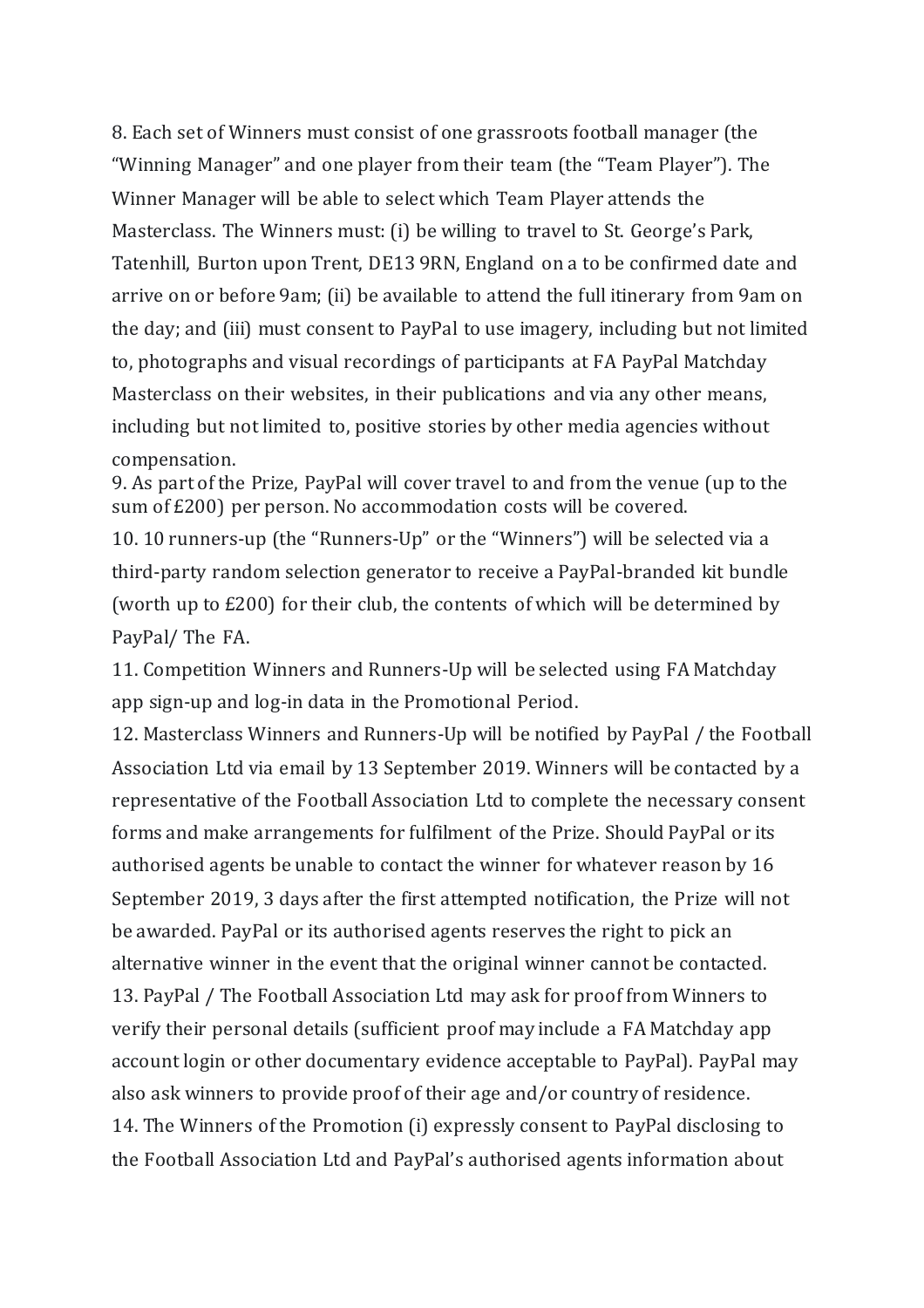the Winner for the sole purpose of fulfilling the delivery of the Prize. (ii) irrevocably grants PayPal permission to use the Winner's name, likeness, biographical, picture posted to PayPal and other information in any way, form or manner that PayPal wants for advertising, promotional or publicity purposes, including but not limited to promotional videos (including but not limited to recorded interviews or filming), press releases, tweets and other social media posts. (iii) expressly consent to being contacted by the Football Association Ltd or PayPal's authorised agents solely for the purposes of delivery and fulfilment of the Prize.

15. If PayPal has suspicions or knowledge that any entrant has been involved in any fraudulent or illegal activity, PayPal reserves the right to disqualify that entrant and any related entrants.

16. PayPal may also disqualify any entrant that does not act in accordance with these terms and conditions or PayPal's rules and policies.

17. Entries, lists and or prizes may be withdrawn by PayPal from people using the Promotion in a way in which PayPal deems inappropriate at its sole unlimited discretion.

18. If an entrant has a PayPal account, that entrant must not be in breach of PayPal's User Agreement at any time and their PayPal account must be in good standing at all times.

19. PayPal reserves the right to suspend, change or cancel the Promotion at any time as it may determine in its sole discretion. This includes, without limitation, the ability to substitute the prize with another prize of equivalent or greater value if necessary, or to change the specification of the prize if circumstances require it, or to change the entry methods, or to change the duration of the Promotional Period. PayPal reserve the right to add additional terms and conditions for certain prizes awarded as a part of this Promotion.

20. PayPal shall not be liable, in contract or tort (including negligence) or the breach of statutory duty or in any other way, for the loss or damage howsoever arising suffered by the entrant resulting directly or indirectly from entry to this Promotion. Nothing in these terms shall limit PayPal's liability for death, personal injury or fraud.